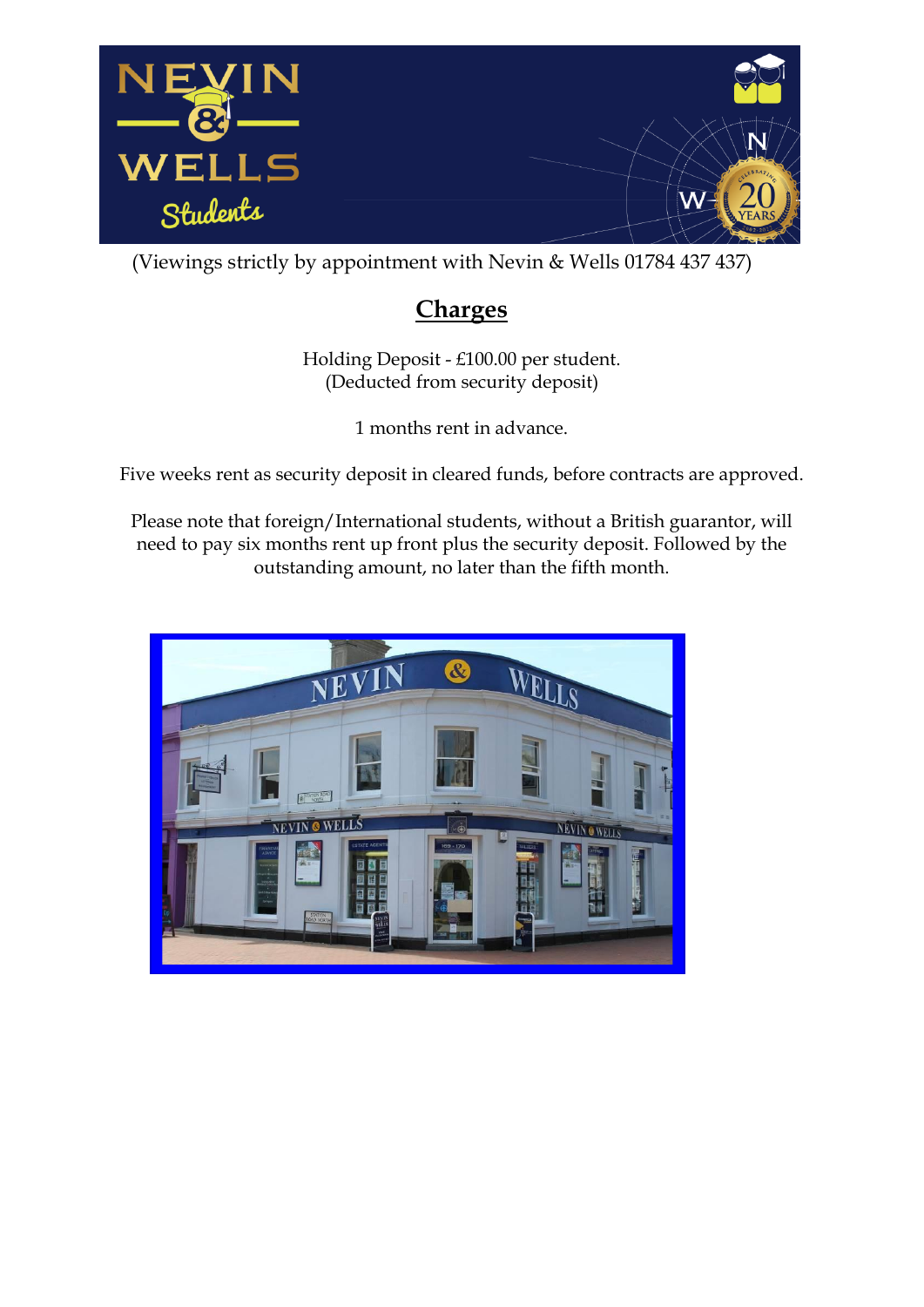| <b>LOCATION</b>                   |              | <b>DESCRIPTION</b>                                                                                                                                                                                                                                                                                                                                                                                                                                                                                           | <b>VIRTUAL</b><br><b>TOUR LINK</b> | <b>DATE AVAILABLE</b><br><b>AND PRICE (PCM)</b> |
|-----------------------------------|--------------|--------------------------------------------------------------------------------------------------------------------------------------------------------------------------------------------------------------------------------------------------------------------------------------------------------------------------------------------------------------------------------------------------------------------------------------------------------------------------------------------------------------|------------------------------------|-------------------------------------------------|
| <b>EGHAM</b>                      |              | Offering a total of SIX bedrooms via a four bed house<br>with communal area, kitchen and bathroom. Attached<br>there is self-contained one bedroom studio flat with its<br>own kitchen and shower room. In addition there is a<br>detached one bedroom flat within the grounds with its<br>own kitchen and shower room. There is a shared garden<br>and driveway to the front. This is a fantastic set up for a<br>group of six students and within a few minutes walk of<br>RHUL back gate and high street. |                                    | 28/07/2022<br>£3,300                            |
| <b>ENGLEFIELD</b><br><b>GREEN</b> | 1 I LT<br>M. | A superb detached house close to RHUL campus and<br>Englefield Greens shops. Offering six bedrooms, two<br>shower rooms and superb communal accommodation<br>with a lounge and conservatory. Must be seen<br>internally.<br>ref: 111Bond TW20 0PU                                                                                                                                                                                                                                                            |                                    | 6/7/2022<br>£2,850                              |
| <b>EGHAM</b>                      |              | Newly refurbished student property in stunning<br>condition, rent will include all bills and internet. Five<br>double bedrooms, bathroom and shower room. RENT<br><b>INCLUDES BILLS AND INTERNET</b><br>Ref: 9firbank TW20 0ST                                                                                                                                                                                                                                                                               | <b>Virtual Tour</b><br>9 Firbank   | 26/08/22<br>£2,750                              |
| <b>ENGLEFIELD</b><br><b>GREEN</b> |              | Recently refurbished offering five bedrooms and two<br>bathrooms. Ground floor comprises two double<br>bedrooms, large living/dining area, modern, fully-fitted<br>kitchen and shower room. Upstairs are two double<br>bedrooms and a single, plus additional shower room.<br>Off-street parking. ref: 1afirbank TW20 0ST                                                                                                                                                                                    |                                    | £2,400                                          |
| <b>EGHAM</b>                      |              | A five bedroom house with large kitchen/lounge,<br>downstairs W.C, first floor bathroom, bedroom with<br>balcony and parking. Re-decorated throughout and<br>carpeted, close to RHUL and High Street.<br>ref: 4greenways TW20 9PA                                                                                                                                                                                                                                                                            |                                    | 25/09/22<br>£2,150                              |
| <b>EGHAM</b>                      |              | A four bedroom semi-detached residence located in<br>central Egham and within easy walking distance of<br>Royal Holloway University of London. Accommodation<br>comprises entrance hallway, kitchen, living room,<br>bathroom and private garden. 11 month contracts<br>considered.<br>ref: thecrescent TW20 9PN                                                                                                                                                                                             |                                    | 20/08/2022<br>£1,800                            |
| <b>ENGLEFIELD</b><br><b>GREEN</b> |              | A three bed detached house situated 3 minutes from<br>RHUL main entrance with large communal area 2<br>bathrooms one which is en-suite downstairs cloakroom<br>and parking to front.<br>ref: 5armstrong TW20 0RW                                                                                                                                                                                                                                                                                             |                                    | 27/08/22<br>£1,750                              |
| <b>EGHAM</b>                      |              | Furnished and decorated to a high standard with Italian<br>wood flooring, modern equipment and fittings<br>throughout, this stylish complex offers a high level of<br>comfort in a convenient location. The apartment<br>features two double bedrooms, lounge, kitchen, Wi-Fi<br>throughout and a smoke detector.                                                                                                                                                                                            |                                    | 20/9/22<br>£1,730                               |
| <b>EGHAM</b>                      | H            | ref: 10magnahse TW20 9RT<br>Stunning ground floor apartment with two large<br>bedrooms both with en-suite facilities, kitchen/<br>reception room, close to RHUL with parking and<br>courtyard garden.<br>Ref: 1limesroad TW20 9TQ                                                                                                                                                                                                                                                                            |                                    | 29/08/22<br>£1,550                              |